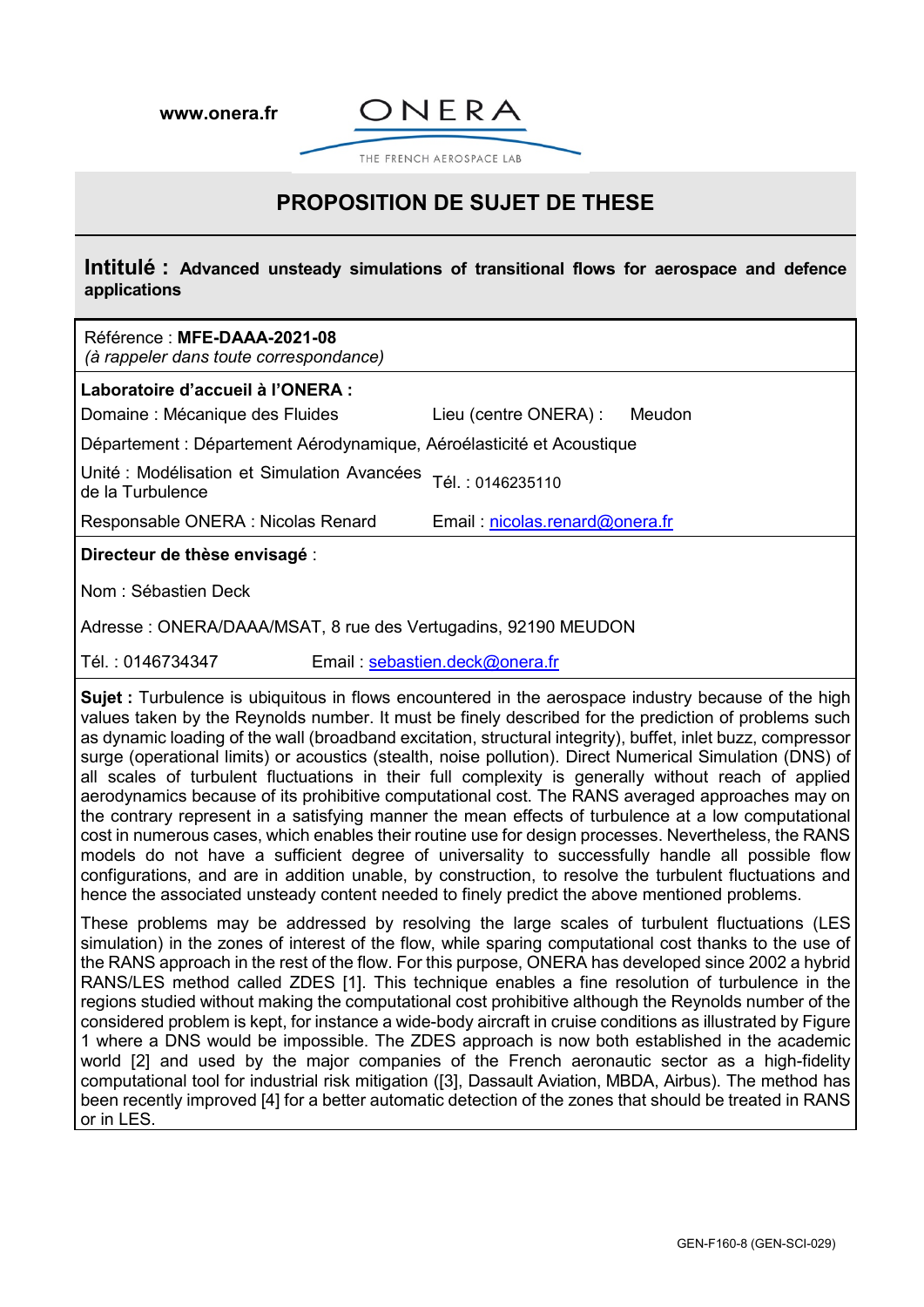

**Figure 1:** Examples of applications of the ZDES technique to complex geometries (wide-body aircraft [3], generic supersonic inlet [7] and generic missile [8]).

In its general form, the ZDES technique is dedicated to fully turbulent flows, which is relevant given the high values of the Reynolds number in situations where ZDES enables a strong reduction of computational cost compared with DNS. However, numerous aeronautical applications are confronted with the laminar – turbulent transition phenomenon and include transitional regions as sketched in Figure 2. To name just a few examples, this is the case for turbomachines, UAV wings, helicopter rotor blades, laminar wings in the transonic regime (airliner, cruise missile). ONERA has achieved cutting-edge RANS modelling of transitional regions [6], and a few particular cases of such regions have already been simulated by ZDES. In this context, the aim is to develop the capacity of the ZDES approach to handle in a general way the flows featuring transitional regions.



**Figure 2:** Illustration of a transitional region in a flat plate boundary layer [5].

The PhD objective is to develop a new mode of ZDES dedicated to the resolution of the fluctuating field in the separated transitional regions. Emphasis will be put on the fluctuations developing in the detached area, on the activation of the underlying turbulence model as well as on the use of a subgrid-scale model suited for transitional flows in the LES regions. This will involve the theoretical study of transitional flows followed by the derivation and adjustment of sensors and models adapted to ZDES, relying on the existing experiments, DNS and stability analysis.

The developments of the transitional ZDES will be implemented in an ONERA solver and then validated with test cases of increasing complexity and representative of the wing of an air vehicle, in order to demonstrate the performance of the new model in applicative situations relevant to the industry. A highlevel physical analysis of the fluctuations resolved by ZDES will validate the method at each step and document its added-value in comparison with the averaged approaches.

[1] Deck, S., Recent improvements in the Zonal Detached Eddy Simulation (ZDES) formulation,

*Theoretical and Computational Fluid Dynamics*, 2012, 26, 523-550

[2] Deck, S.; Renard, N.; Laraufie, R. & Weiss, P.-É., Large scale contribution to mean wall shear stress in high Reynolds number flat plate boundary layers up to Re<sub>0</sub> =13650, *Journal of Fluid Mechanics*, 2014, 743, 202-248

[3] Deck, S.; Gand, F.; Brunet, V. & Khelil, S. B., High-fidelity simulations of unsteady civil aircraft aerodynamics: stakes and perspectives. Application of Zonal Detached Eddy Simulation (ZDES), *Philosophical Transactions of the Royal Society A*, 2014, 372, 20130325

[4] Deck, S. & Renard, N., Towards an enhanced protection of attached boundary layers in hybrid RANS/LES methods, *Journal of Computational Physics*, 2020, 400, 108970

[5] White, F. M., *Viscous Fluid Flow*, McGraw-Hill, 1991, 1974 (2nd Ed.)

[6] Bernardos Barreda, L. F., *Modélisation de la transition vers la turbulence d'une couche limite décollée*, Thèse de Doctorat, Sorbonne Université Sciences, 2019

[7] Weiss, P.-E. & Deck, S., *Advanced Numerical Strategy for the Prediction of Unsteady Flow* 

*Aerodynamics Around Complex Geometries*, 7th Symposium on Hybrid RANS-LES Methods, 2018 [8] Manueco, L.; Weiss, P. & Deck, S., On the coupling of wall-model immersed boundary conditions and curvilinear body-fitted grids for the simulation of complex geometries, *Computers and Fluids*, 2021, 226, 104996